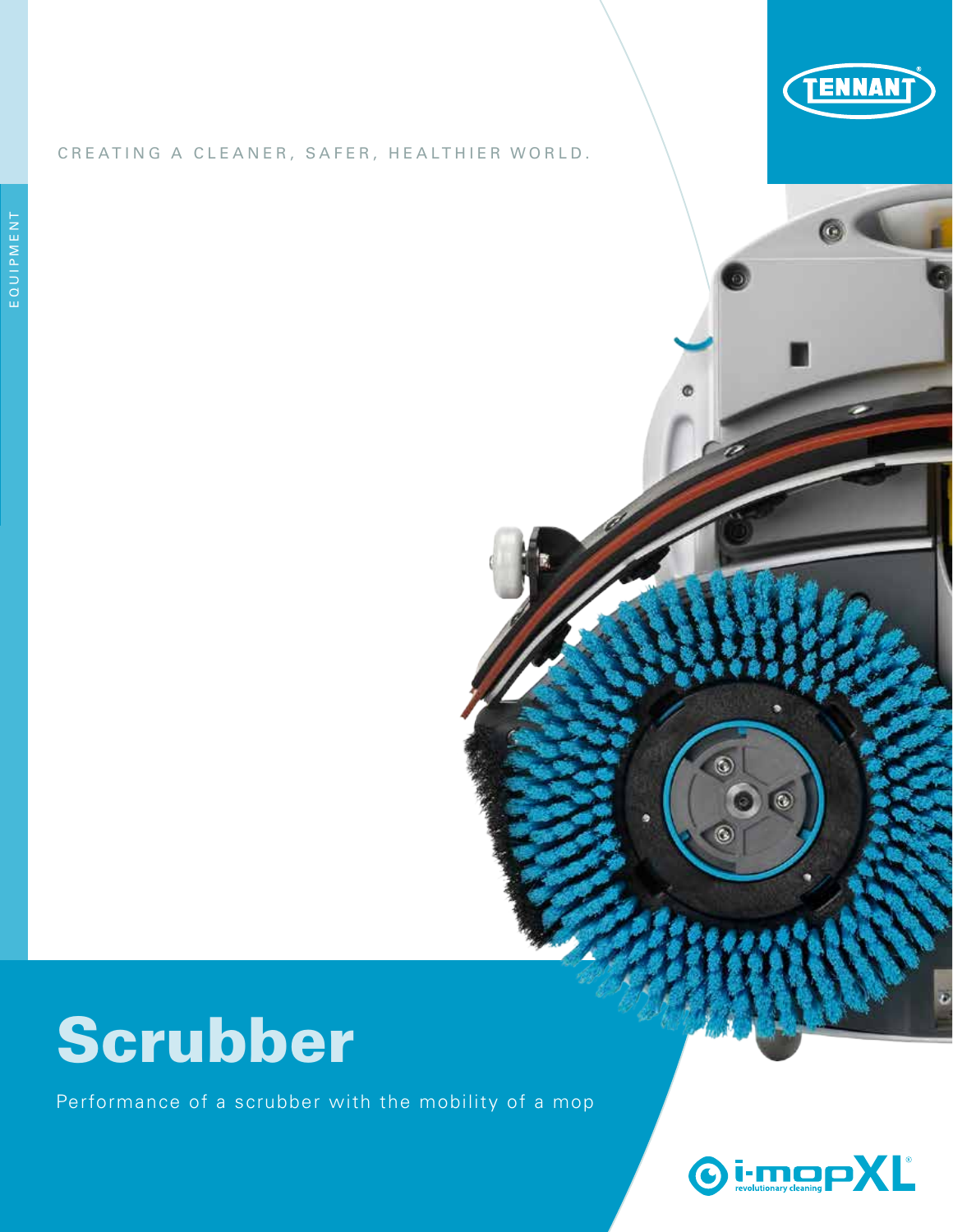Change the way you think about cleaning…

## **meet the i-mop**

Over 70% of floors are still cleaned with a mop & bucket. It is time think differently about cleaning. Mop & buckets are highly maneuverable however they have many issues:

- **Extremely labor intensive**
- **Primarily spread dirt around instead of removing**
- Pose slip & fall risks due to wet floors

#### **The patented i-mop combines the maneuverability of the mop with the performance of a traditional scrubber. The i-mop:**

- greatly reduces labor costs, up to 10 times faster than a mop & bucket
- dramatically reduces water & chemical consumption
- delivers extremely clean floors with high mechanical agitation
- leaves nearly instantaneous dry floors with water recovery

#### **The i-mop was designed to:**

- work in tight spaces and underneath obstacles with its 360 degree handle
- have unlimited mobility with a foldable scrub deck & transport wheels, light enough to pick up
- be simple with easy & intuitive controls for first time scrubber operators





### Dual, counter rotating brushes

#### **Twin Brushes**

Counter-rotation of twin brushes pushes solution toward center, rather than splashing off to the side of the machine.

#### **Unique Brush Design**

Channels that constantly push solution towards – not away from center. Plus, concentrically stepped bristles trap fluid and prevent splashing.

#### **Squeegee System Design**

Placement of squeegee under weight of equipment creates pressure against uneven floor surfaces for better fluid recapture.

#### **Squeegee Location**

Location of squeegee immediately behind brushes (vs. behind wheels) retrieves fluid before its fans out to sides.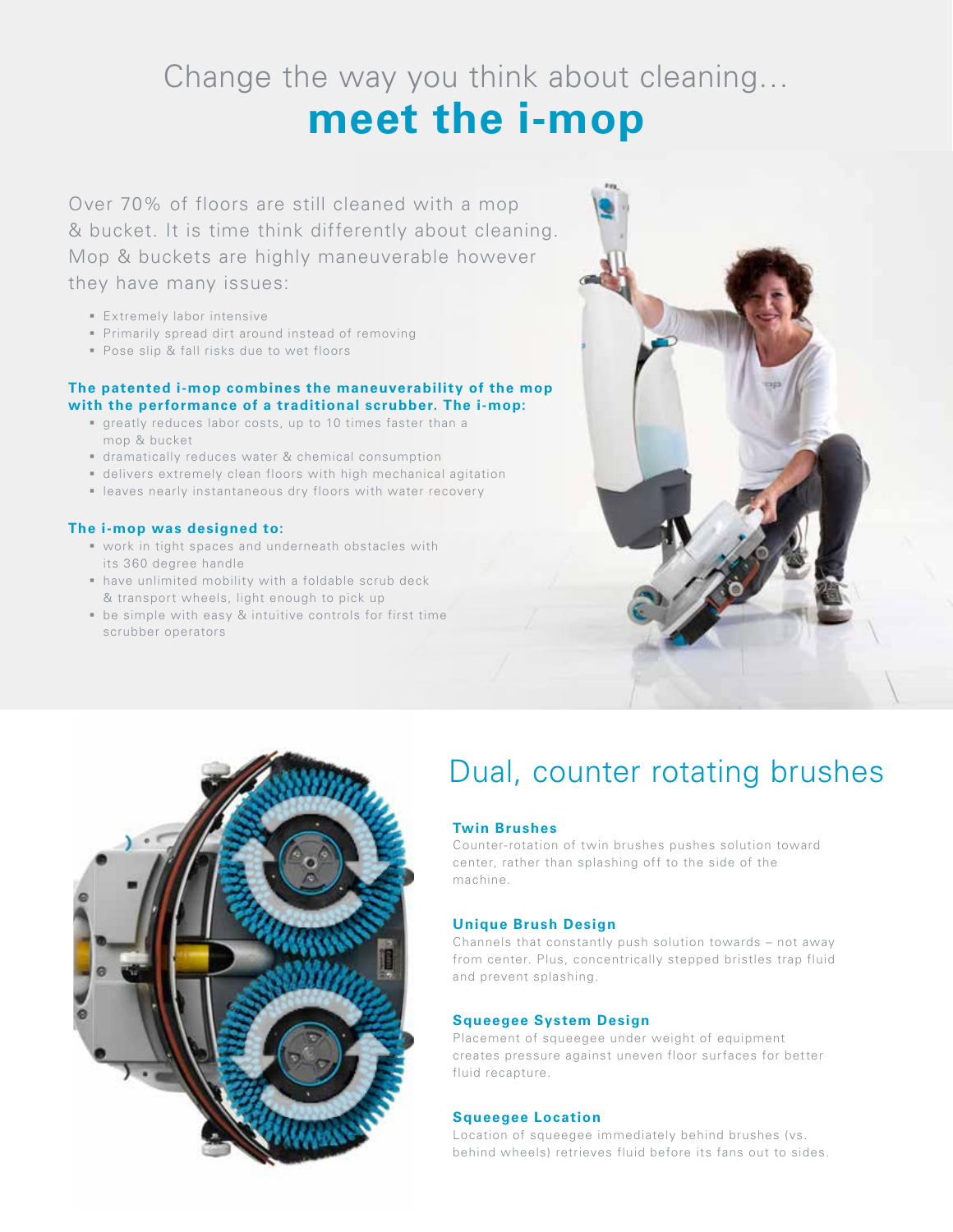#### **Simple,intuitive controls**



Obvious operation – easy to train

 $\odot$ more

◎  $a$ cm



#### **Easy swivel operation – even with one hand**

No balancing act, pushing or straining as easy to operate as a mop



#### **Detachable tanks for cleaning solution & recovery water**

Easy to replace or change clean solution on the fly, easy to empty recovery water in any sink, virtually no down time



#### **Heavy-duty hinge for 360º steering**

Highly maneuverable in small spaces around obstacles and under furniture



#### **Rechargeable modular battery packs**

Continuous run-time by swapping out and recharging with an extra set of batteries



#### **Powerful 350 RPM motors**

Up to twice the speed of many conventional disk scrubbers



#### **Easy transport wheels**

Easily transportable between different areas, levels and buildings



#### **Full-size heavy-duty deck**

High productivity – cleans & dries 1,000 sq ft of obstructed space in less than 5 minutes



#### **Low profile & folding design**

Fits under furniture and counters and gets into tight spaces. Deck folds for narrow storage.